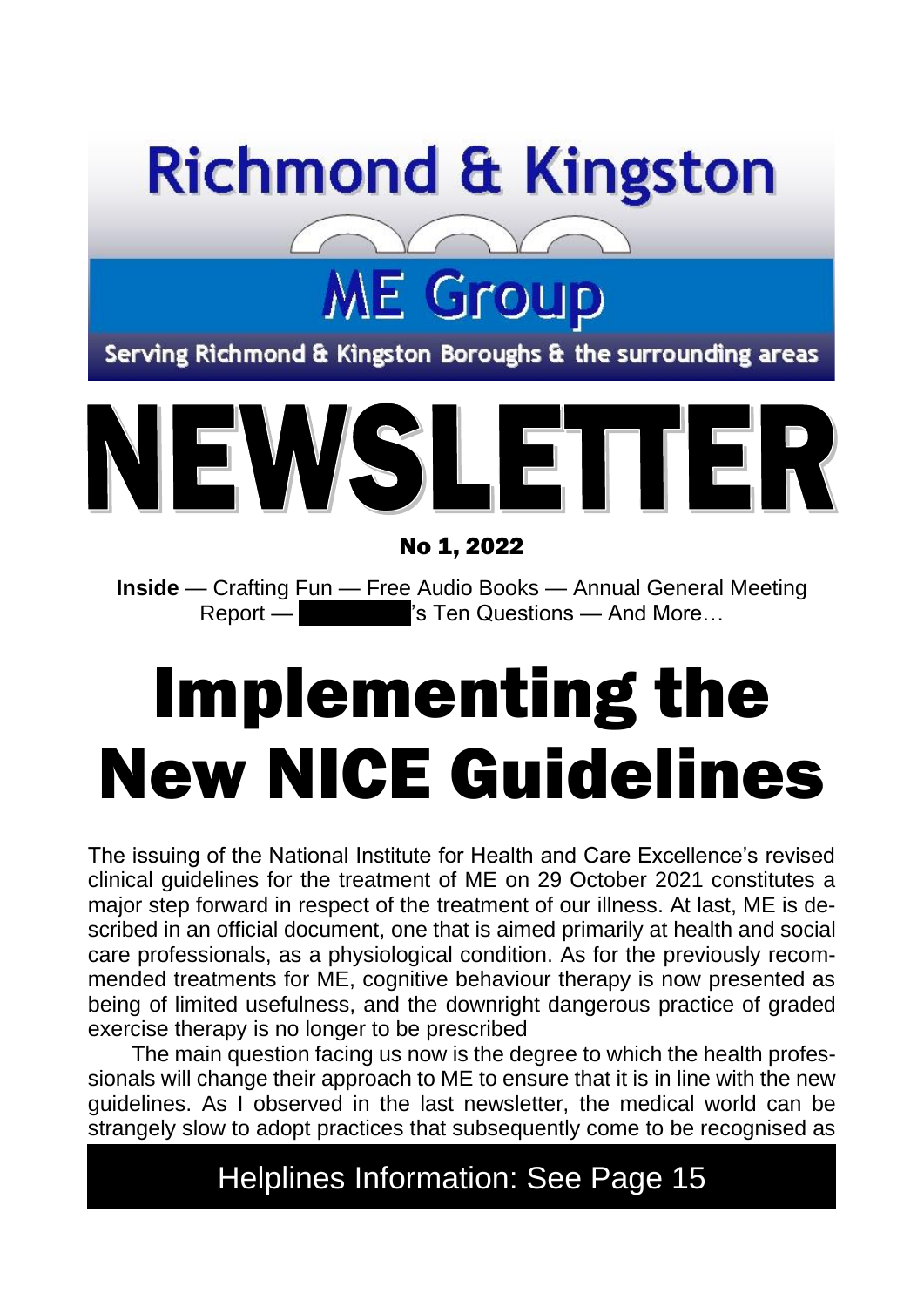beneficial, and, no doubt with this in view, various ME campaigning groups have produced material which is aimed at enlightening health professionals and especially our usual first contact with them — our GPs.

The ME Association has published a pamphlet that presents in a clear manner the key features of the new guidelines, and this will be useful for people with ME and their carers when they are discussing the illness with GPs and other health professionals. It can be downloaded, free of charge, from https:// meassociation.org.uk/wp-content/uploads/An-ME-Association-Summary-of-the-2021-NICE-Clinical-Guideline-for-MECFS-December-2021.pdf.

ME Action's 'Dear Doctor' campaign is aimed at encouraging GPs and other health professionals to read the new guidelines and to recognise the fundamental changes that they present. A template of a letter to GPs can be downloaded from https://www.actionforme.org.uk/get-support-now/info-and-support -resources/living-with-me/me-training-for-gps-template-letter/.

ME Action has produced a template of an e-mail which people with ME can send to their GPs, outlining the key changes to the treatment of ME that are presented in the guidelines. It can be obtained at https://www.meaction. net/2021/11/09/tell-your-doctor-that-get-is-gone/.

#### Book Review

reviews Dr Deepak Ravindram's *The Pain-Free Mindset: 7 Steps To Taking Control and Overcoming Chronic Pain* (Vermillion, 2021).

#### \* \* \*

*The Pain-Free Mindset* is a fascinating book which could transform the way you think about pain and potentially significantly reduce your suffering from pain. But it has a dreadful title — he is neither promising all chronic pain will disappear, nor is he suggesting that it is 'all in the mind'. Let me explain.

**The Man and the Idea**: Dr Ravindram is an NHS pain consultant who writes sympathetically and with informed insight about chronic pain management. He starts by explaining how our understanding of pain has shifted dramatically in recent times, and goes on to lay out an holistic programme of steps to manage chronic pain. The word 'Mindset' is an acronym of the various tools we have for managing pain: Medication — Intervention — Neuroscience and Stress Management — Diet and Nutrition — Sleep — Exercise and Movement — Therapies (of the mind and body).

The start point is to understand where you are in your pain journey; he provides two questionnaires for a self-assessment. Then he explores the seven steps that can help relieve suffering, and finally offers a blueprint for integrating them to create a personal programme to take control of your pain.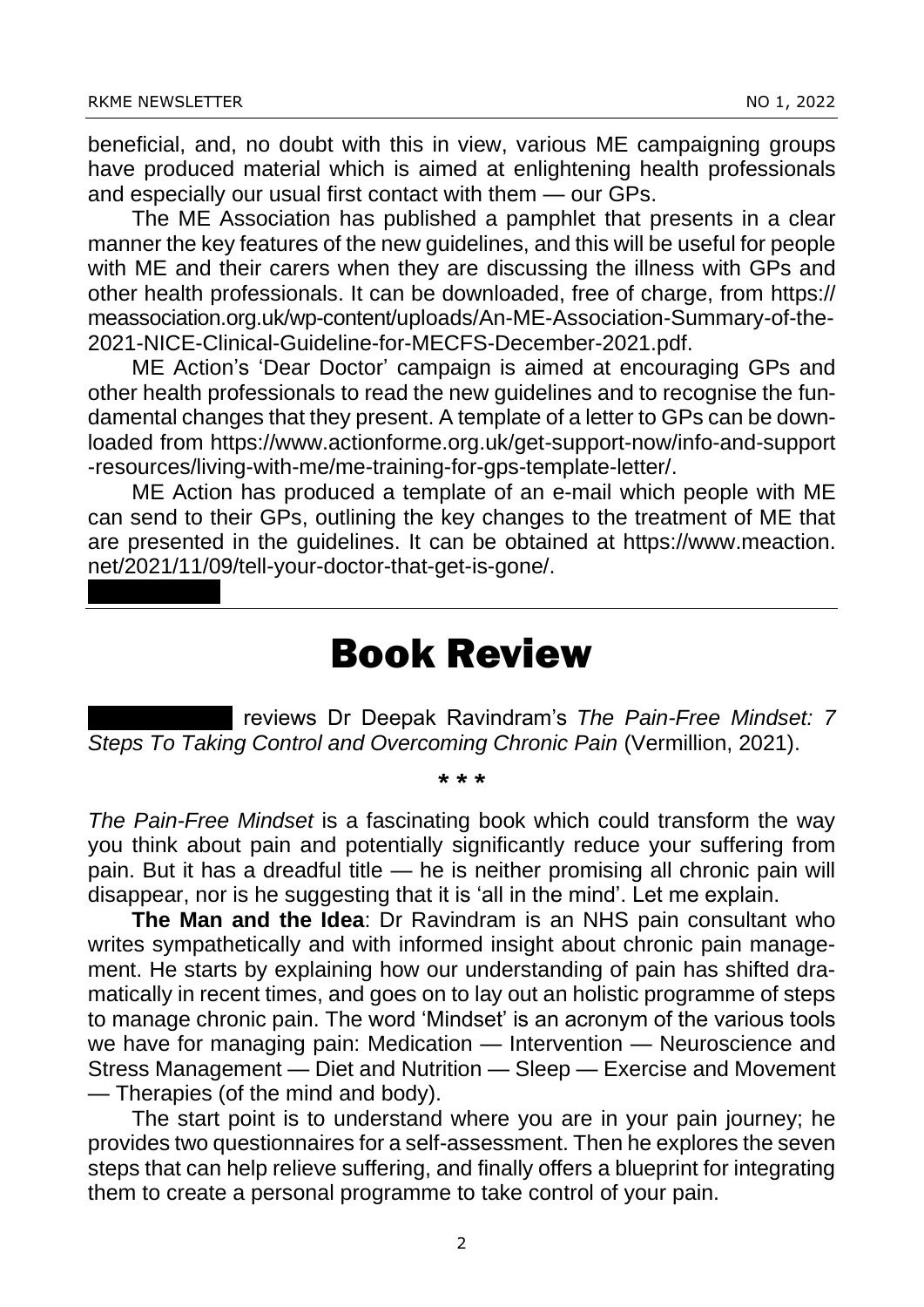**Nociception and Pain**: Pain is a danger signal and an alarm system for the body. We learn through pain to avoid things that can harm us (not to touch fire, not to walk on a broken leg). Our very clever nervous system learns about danger and tries to help us avoid it. Which is usually good, but not always.

And to understand why these steps might help, he first explains how our understanding of pain has developed recently; we now understand there to be two distinct issues: nociception and pain.

Nociception is the harm signal from an insult to the body (such as a cut or a fracture) that activates chemicals and channels in the skin leading to a perception of hurt. A signal is then sent via the spinal cord to many parts of the brain dealing with memory, emotion, logic, fear and worry, leading to a final output message. If that message is that there is danger, we feel pain. If not, we don't.

Pain is the subjective experience of actual or impending harm; it is there to protect us from harm. This perception of danger can come from sensations within the body or from the external environment.

But it is possible to have insult without pain (my friend ran 16 miles of a marathon with a fractured wrist without pain yet had 18 months of painful problems after).

And it is also possible that we can experience pain when the original insult is healed (pain without nociception) because our brain is interpreting that there is danger of harm. Pain is always real, but, for example, it may come from memory rather than current physical experience.

So while pain is there to protect, it can also negatively affect our qualify of life and wellbeing. In chronic pain, we frequently become increasingly sensitised to the signals as the body desperately tries to avoid the danger in a vicious circle.

People are mostly only offered medication and/or intervention, and nociception responds well to this. The problem is that pain not associated with nociception does not. When pain has been present for at least three months, it is likely that nociception is not the main issue.

**What Can Be Done?** His first point is to suggest a holistic multi-faceted approach, rather than a complete reliance on one option.

**i) Medication**: He categorises and explores different types of pain; chronic fatigue, fibromyalgia and irritable bowel syndrome are all included in nociplastic pain (where drugs and interventions are not usually helpful). Neuropathic pain can be helped by drugs/intervention, but are not usually fully effective on their own. He then reviews the pros and cons of different medication according to the type of pain and the person you are, including a brief questionnaire for you to assess your current medication. Finally, he makes some suggestions for an approach towards reducing or removing medications (and hence reducing side-effects without reducing efficacy). His explanation of the placebo effect is also helpful in preparing the way for some of the other suggestions.

**ii) Intervention**: This can be very effective for nociception. But more careful evaluation is needed before surgery or injections as chronic pain may not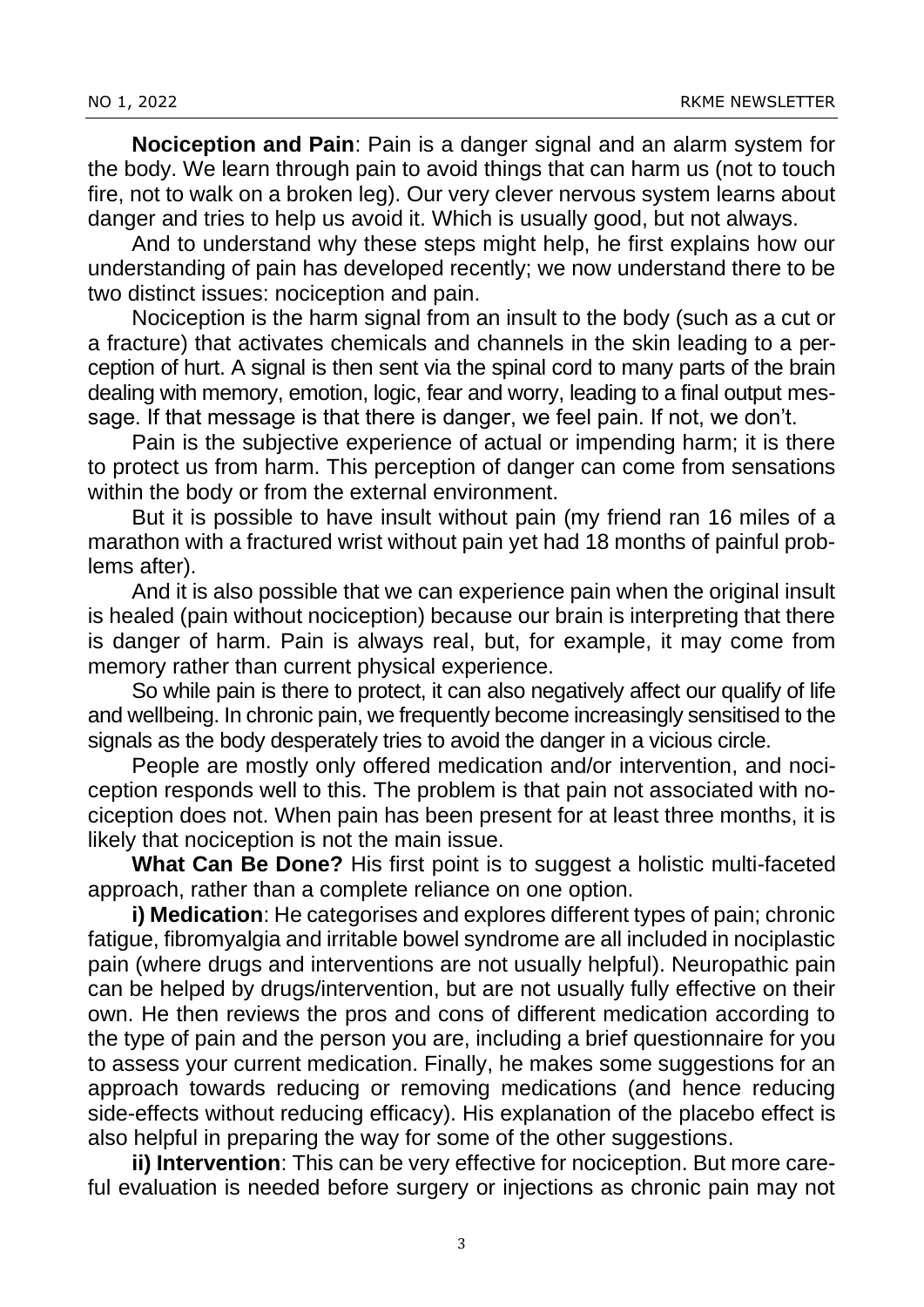respond to this approach. There is a significant risk of misdiagnosis; many people have changes in their body that, if they are identified in conjunction with pain, can be assumed to be the cause. But many people with the same issues live happily unaware and pain-free. Our expectations of surgery and injections are that they will provide the solution. Some recent research on actual surgery versus pretend surgery for back pain showed no difference between the groups' reduction in pain (a placebo effect). And surgeries themselves may result in post-operative pain. Before opting for intervention, consider the benefits, risks and alternatives, including doing nothing.

**iii) Neuroscience and Stress Management**: In this part, he delves more deeply into how pain works. The mind has been described as having three parts: a logical rational human; a computer with memories (which you may not be able consciously to access but that affect you, like trauma); and a reptile, hard-wired for danger that reacts emotionally, instinctively and faster than the other parts in response to anything it considers harmful. This one does a lot of the damage! Stress reduction is very helpful in reducing chronic pain, and he describes some techniques that have been shown to help (for example, mindfulness/breathwork, taking a positive approach to life, pacing, developing an emotional support network).

**iv) Diet / Nutrition**: There is a growing belief that increasing levels of poor nutrition (from processed foods and fresh food with low nutritional levels) plus use of antibiotics have led to changes in the gut and brain, resulting in immune dysregulation (among other things), and that these changes can contribute to fatigue and central sensitisation. He explores the anti-inflammatory diet and its role in reducing pain.

**v) Sleep**: Poor sleep and pain tend to go together. If sleep can be improved, then typically pain is helped. He describes some (possibly familiar) techniques for helping with sleep.

**vi) Exercise and Movement**: Some of this chapter seems helpful: exercise can help pain by improving sleep, reducing inflammation, influencing mood and improving energy, but 'start low and go slow'. Exercise reduces some tension which exacerbates chronic pain. But this was not written for people with ME (although he maybe thinks it applies there too), and some aspects of the approach in this chapter seem the most controversial to me.

**vii) Therapies (of the Mind and Body)**: Here he gives a brief introduction to many therapies that might help, accepting that this will be an individual choice (and one for which we will almost certainly have to pay!). He says the key is relaxation. He also says that the results are as good as medication or intervention for many pain conditions (and I know, for example, that mindfulness has been shown to impact significantly upon chronic pain).

Finally, he discusses how to put it all together — putting options into different groups, from 'done for you', through 'done with you', to 'done by yourself') and talks about how to build new habits, and making a plan for a flare-up.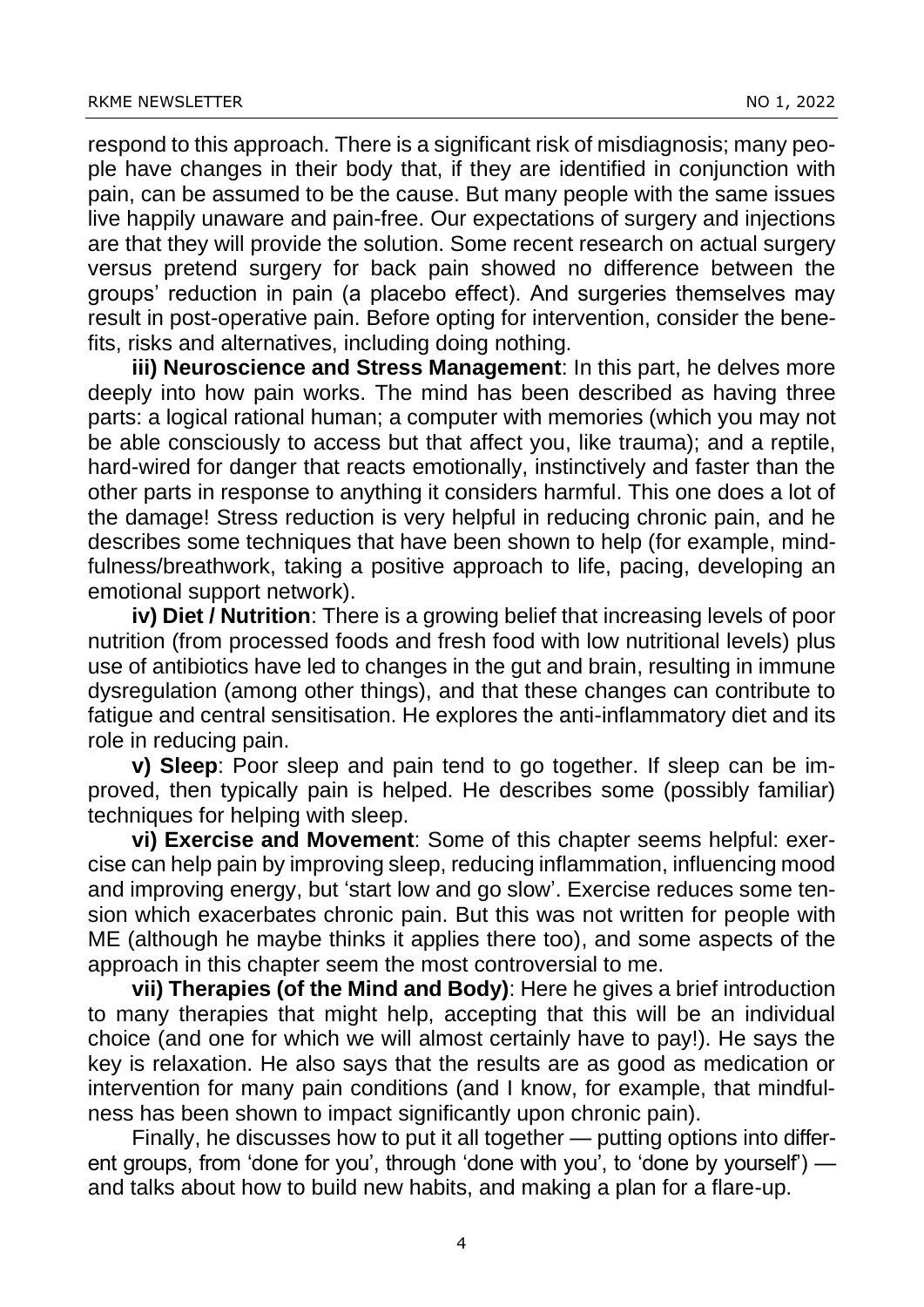**Conclusion:** It's not a simple message, but the book is well written with plenty of real-life examples and practical suggestions. If you have chronic pain, I'd recommend this book as a way of guiding you to more successful strategies for pain management, by adopting a more holistic (and gentle) approach.

# Hidden Talents — Crafting

The Richmond and Kingston ME Group's monthly crafting meetings on Zoom are uncovering hidden talents among group members.

writes and illustrates poetry, and creates collages.



'doodles' (some of us wish we could doodle like that).



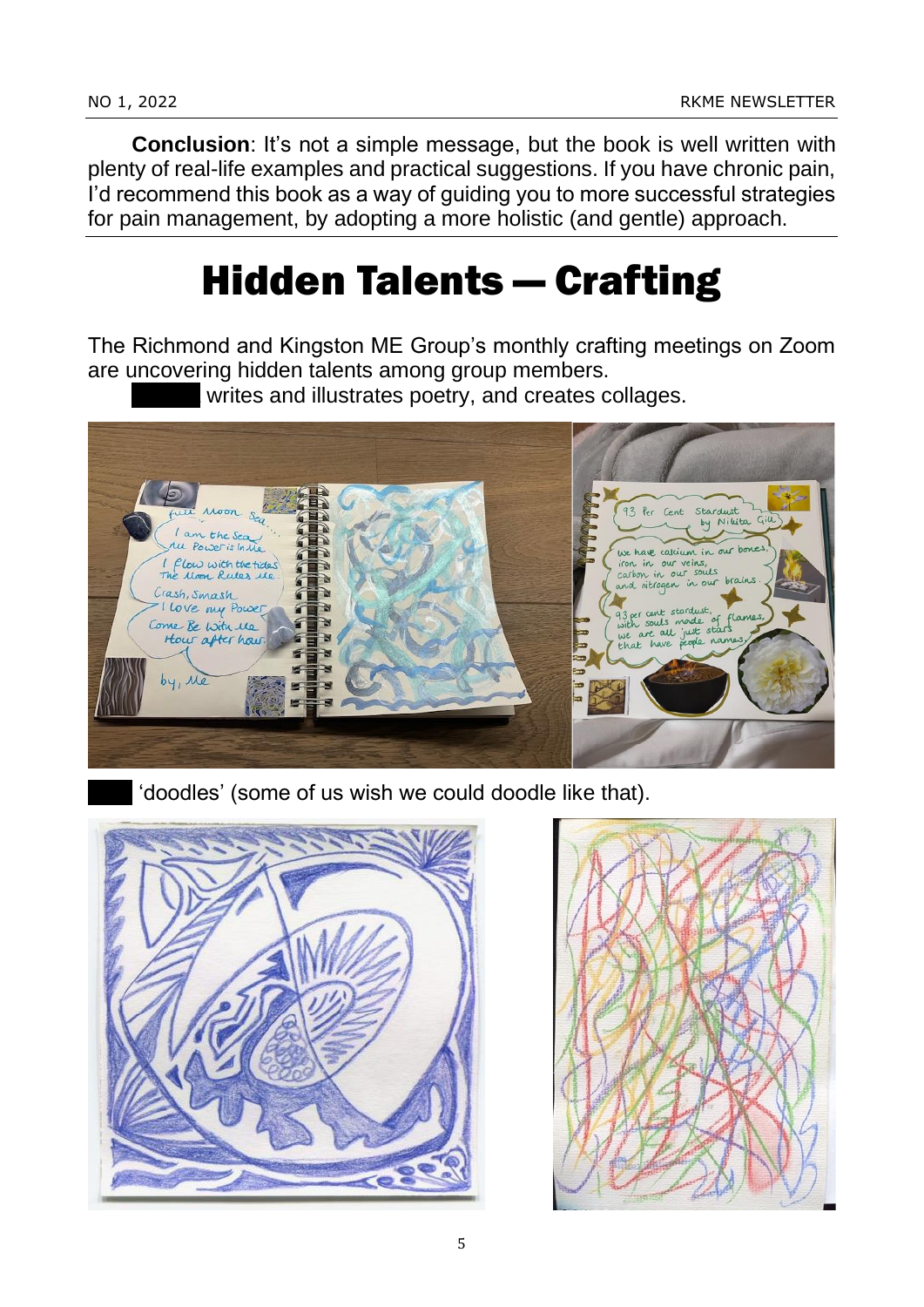Both and Frecently experimented with 'mindfulness breathing and directed drawing', linking the drawing of spirals and breathing, and found this very relaxing.

More recently we have been joined by two embroiderers. **Parallel is using** the group to work on a really complex and lovely shop scene.



has traced the Picasso picture *Guernica* onto a canvas and is embroidering this!

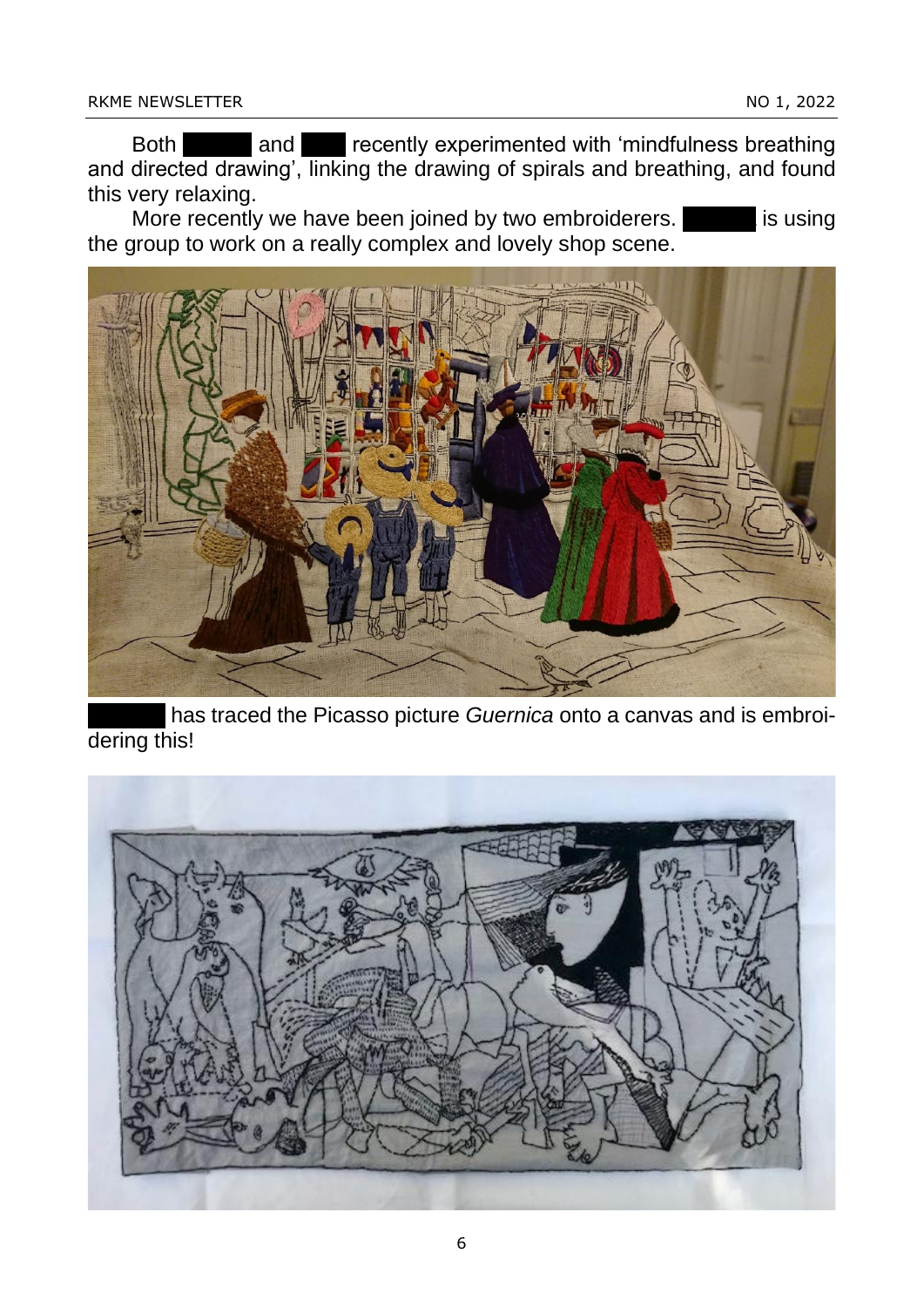

On a more modest level, has tried origami.

Her major achievement is a jumping frog, although this is more impressive when you can see it in action!

The crafting sessions on Zoom (monthly for 40 minutes) produce a companionable but quiet shared environment for individual activity. The range of activities is immense, with illustration, drawing, doodling, collage,

embroidery, calligraphy and origami, but also reading, planting plans, editing, proofreading, jigsaws and undoubtedly many more.

There are no rules; bring any activity you want to do for half an hour or so, and join us on Zoom. If you want to, show us what you're done; but if you prefer, attend in silence or with your video off or both. Come for the 40 minutes, or part of it — it will be lovely to have you with us.

# Audiobooks and On-Line Books

Did you know that you can borrow audiobooks and on-line books free of charge with Libby? If you belong to your local library, there is an app called Libby that you can use to download audiobooks and books and to access newspapers to read, all free of any charge.

First, you need to *download the Libby app* on to a phone or tablet.

Then *you need an account*. You get this by using your library card number and PIN. My card was out of date and I went to the library to sort it out; they gave me a new card and PIN in under five minutes.

But there is no reason why this couldn't be done by phone — it just might depend on how helpful your library is — my experience is that librarians are pretty keen to help you access resources. (If you try this, please do let me know how it works.)

*The joy* is that you then have access to the most amazing set of resources.

- $\star$  Audiobooks: I have access to over 13,000 audiobooks, of which 10,000 are currently available, and you can reserve any resources you want that are currently out on loan.
- \* Books to read: I can access 45,000 titles, and over 35,000 are currently available to borrow.
- $\star$  Magazines: 4000 titles are available.
- Newspapers: not *The Times*, but many others, including the *Daily*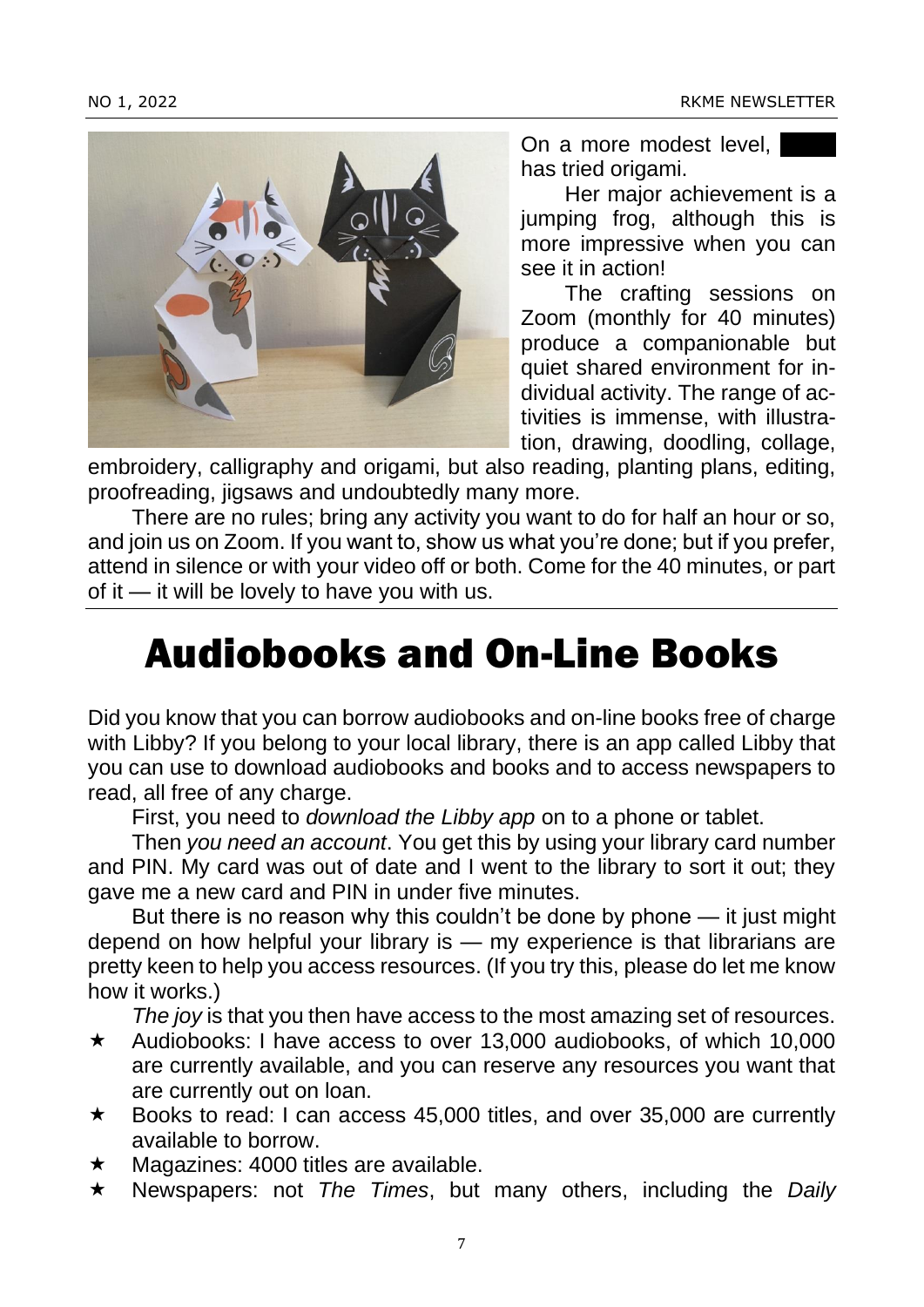*Telegraph*, and the *Independent*'s comment section, that are usually behind a paywall.

I am still learning how to navigate the site to find the books that I want. If you know the author or title, this is easy. I have just tried browsing, which enabled me to find a new author for a low-risk trial.

If you like to read and want to listen or read on a device, I really recommend this app.

(with thanks to

## Ten Questions

This time answered by  $\vert$ 

- 1) **How long have you had ME?** I was diagnosed in 2015, though I had symptoms many years before this.
- 2) **What was the trigger that started it off?** I really can't remember a specific trigger.
- 3) **What is the worst thing about having ME?** A feeling of helplessness.
- 4) **Has anything good come of it?** Nothing.
- 5) **What treatment (prescribed or alternative) has helped the most?** Mind fullness and Gabapentin for brain fog and pain.
- 6) **And which was the most useless or did the most harm (to you or your pocket)?** Homeopathy.
- 7) **What do you like doing on a good day?** Everything just to feel normal for a day.
- 8) **Do you have any tips for getting through a bad day?** Meditate and sleep, sleep and sleep.
- 9) **What is the worst thing anyone has said to you?** When people say, 'I'm tired too.'
- 10) **And the best?** You're still you and loved.

Extra questions:

- 11) **Where would you like to be now?** Anywhere but trapped in this body… A hot sunny beach.
- 12) **Tell us a joke/mantra/quote.** Hope, Faith and Courage.

# Optimum Health Clinic Material

Group member **Anglela Heppen Heppen Health Clinic Man**ual/Workbook from the 90-day programme (2012) with CDs and book to loan out free of charge. (Postage if required costs £5.00, or it can be handed over at a coffee meeting by arrangement.)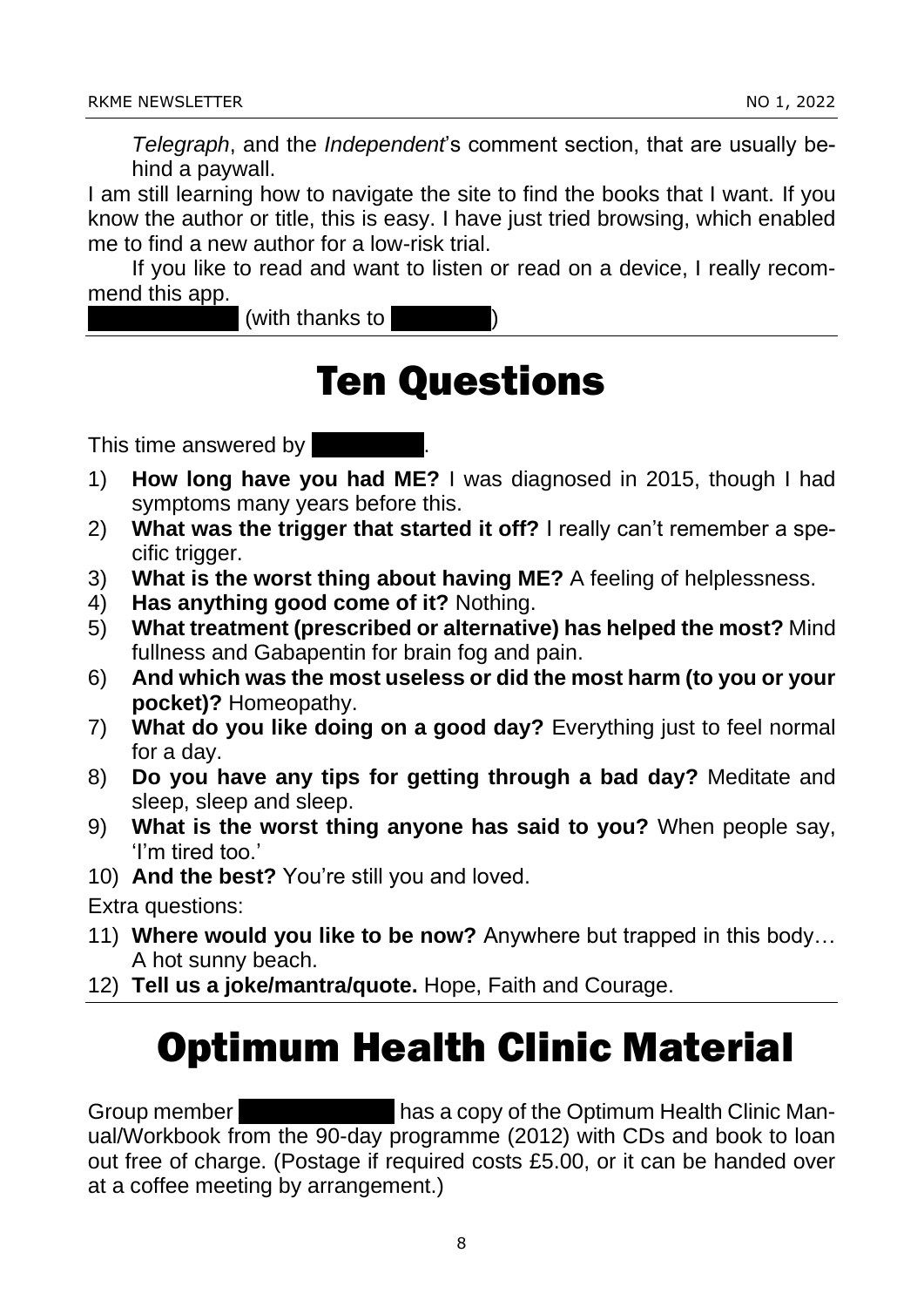The approach is that ME/CFS/FM is a real physical illness, but that an awareness of thought patterns and certain techniques along with nutritional support can help to alleviate stressors to allow the body to heal. This is a behaviour/thoughts/lifestyle programme and does not contain information about the nutritional side of the clinic. Most people who have not done any of this work before are likely to find something of value in the programme. You can text

or send her an e-mail at

# WhatsApp Group for All Ages

To complement our WhatsApp group for young adults with ME, we have set up a WhatsApp group for members of different ages. If you would like to join this group, please contact  $\blacksquare$ , our Membership Secretary, at , our Membership Secretary, at mumford14@hotmail.co.uk.

# What Our Members Are Doing

Done anything exciting, inspiring, interesting? Although ME does its best to make our lives miserable, this does not prevent us from trying to make our lives

as fulfilling as we can. So do let us know what you're up to.

Why not buy a copy of splendid book of poetry and paintings for yourself or as a present for someone else? Get in touch her at @btinternet.com.

had a letter in the *London Review of Books* on 24 February 2022, on the definition of the word 'jollop' (yes, really).



# Listening Line

The Listening Line is a support service provided by the Group to help you with the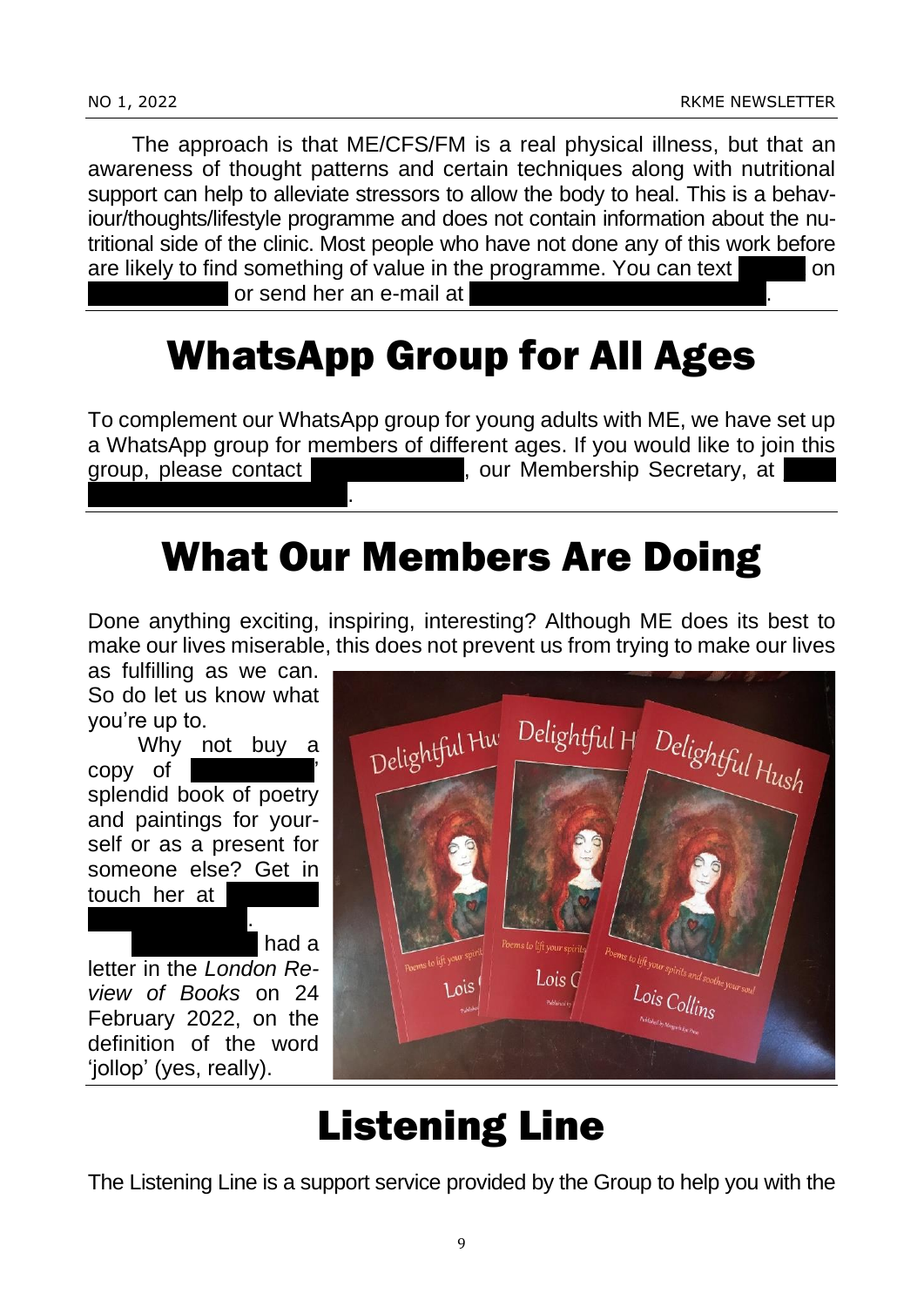emotional burden implicit in life with ME. **Jumping is a friendly person with** previous experiences of helping people as a nurse. She has empathic ears and will be there to listen to you when you're feeling down or isolated and needing to talk to someone. Please bear in mind that she is not running a helpline which can tell you how to deal with benefit applications, emergencies or anything critical.

Like the rest of us,  $\blacksquare$  is dealing with the challenges of having ME and therefore she might not be immediately available when you call her, but she will call you back as soon as she can. You only need to dial or send a text to our answerphone number  $\qquad \qquad$ , leave your name and a phone number and she will call you when she is available. Please be aware that she will not be able to answer your call after 8:00pm as she needs to rest. We hope this service can be of good value to you.

#### A Generous Donation

We are most grateful to the Kingston Charitable Foundation for their generous grant of £200, which will help pay for our annual subscription to Zoom. Our members now have easy access to our on-line meetings, merely by clicking on a single link or by keying in just one meeting ID and password. We wish the KCF all the best with their endeavours.

# Annual General Meeting Report

We held our twenty-first Annual General Meeting on Saturday, 16 October on Zoom. welcomed our members and asked them to introduce themselves. She mentioned apologies from Franch Christeps and four other members. Thirteen members in total attended the meeting.

listed our achievements, starting from mid-November 2020, and here are some of them:

- We ran eight on-line social meetings per month: three for coffee, one for pub, two for mindfulness, one for crafting and one for silent reading. We started face-to-face coffee meetings parallel with the on-line ones when the lockdown was lifted in June, twice a month.
- $\star$  The on-line meetings allowed us to reach members who were usually housebound and therefore unable to attend our events, and they also helped us to keep maintain our activities during the lockdown.
- Mindfulness, crafting and silent reading on-line meetings have been helpful for our members who are interested in quieter activities.
- $\star$  We are also supporting people with Long Covid, we now have three members with this condition.
- \* We now have two groups in WhatsApp, one for young adults and the other for all members.
- $\star$  We promoted the results from our 2019 Survey among social care organisations, such as Enable Leisure and Culture in Wandsworth and Healthwatch in Richmond.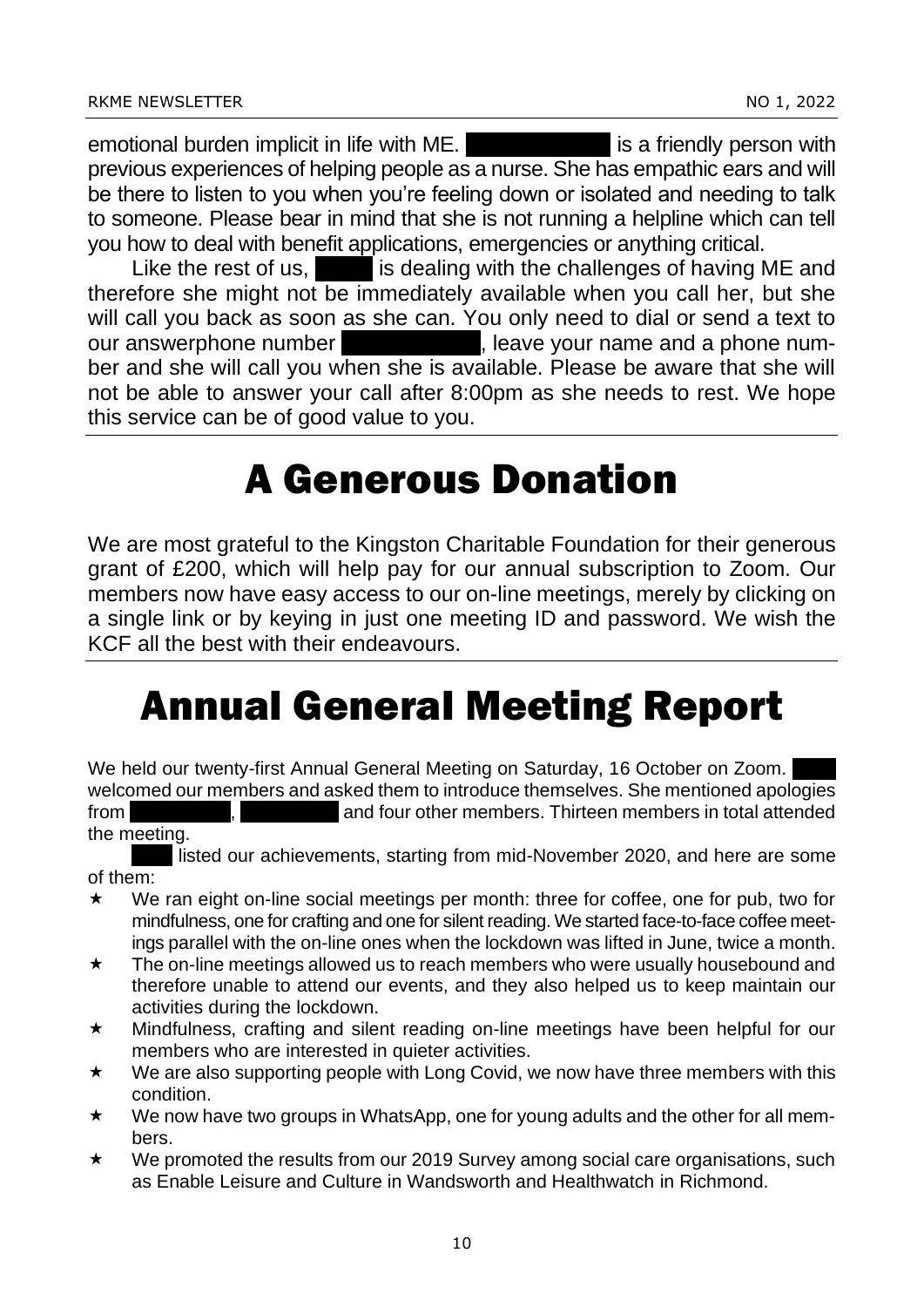- $\star$  We met on-line for the ME Awareness week and the #MillionsMissing Day on 12 May. A substantial amount of information was displayed on our Facebook page, and photos from the event were published there and in our Twitter account.
- \* We had a meeting with the Chronic Fatigue Service at Sutton Hospital, providing feedback in order to help them improve their treatment of the illness.
- ★ We supported two members via our Contingency Fund, giving a total of £150.00 in respect of issues related to GP letters for PIP and ESA applications and new devices to connect to our on-line meetings.
- $\star$  We supported two members, who successfully obtained their PIP.
- $\star$  The list of consultants with feedback in our e-mail bulletins has been helpful for some of our members.
- $\star$  We kept updated lists of wellbeing resources and friendly GPs.
- $\star$  We distributed a draft letter among our members to be e-mailed to their GPs, so they could be included in the priority level 6 for the Covid-19 vaccine, based on the ME Association's suggestion for people with ME.
- $\star$  We spread the word for the signing of petitions to release the new NICE Guidelines as soon as possible, and wrote to MPs in the main boroughs that the Group covers.
- $\star$  The Library has been updated with new books.

talked about the on-line activities and plans, saying that we had run 91 on-line meetings in the past year. She thanked Fernando, Paul, Paul, Paul, Paul, Paul, Paul, Paul, Paul, Paul, Paul, Paul, to run some of them. She said that the aim was to rotate days of the week so people with a regular commitment wouldn't lose out, although we always would have a meeting on the fifth day of the month as usual. We had a small number of new attendees and we had reconnected with several members who were unable to attend face-to-face meetings. She said that almost 30 per cent of our members had attended an on-line meeting and a little under half of these currently attended regularly, as there were typically seven or eight people at a meeting, about eight at the coffee and pub meetings and six or seven at the quieter mindfulness, crafting and silent reading meetings.

said that she had made contact with a number of different local ME groups looking for new on-line ideas, and realised that we had done more than many of them!

's plan for the New Year is to offer an on-line group following the eight-session mindfulness programme described in the *Mindfulness for Health* book, which also comes as an audiobook (there is a review in the 2021/2 edition of our newsletter). She will e-mail the group with a proposal for feedback. This would be in addition to the current schedule.

added that she was also very open to new ideas for on-line meetings. For example, she knew that on-line colouring clubs work and she could provide a set of drawings to colour (as downloads for people with printers or by post if not), but people would need to provide their own crayons or coloured pens. Members who are interested should get in touch by e-mail, or simply tell her at an on-line meeting if they would like her to try something else. She added that if anyone is interested in hosting any of these meetings (with support), please get in touch as holding eight meetings each month was challenging.

then moved to Campaigning, saying that our planned local activity for #millionsmissing at Richmond fair was unfortunately cancelled for the second year running due to Covid. However, we did hold a #millionsmissing on-line coffee meeting on 12 May and took a screenshot of the 13 of us present, each holding up a sign showing how long we had been ill (the average there was 20 years) and we made a collage of photos of shoes for those who couldn't make the meeting. We posted these on our website, Facebook page, Twitter, millions missing sites, personal Facebook pages etc. The screenshot in particular got a lot of positive response.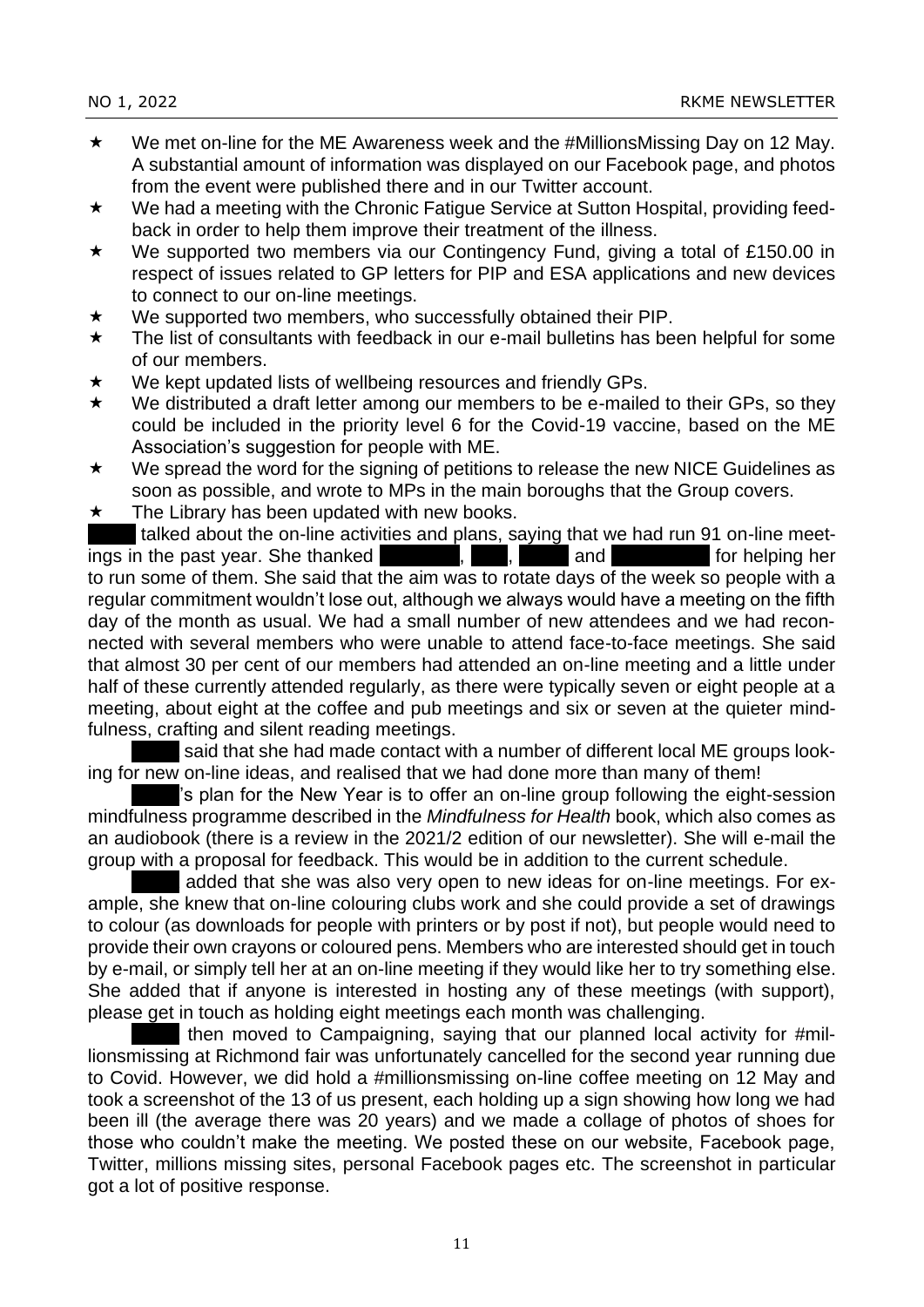reported that we had engaged in the debate about Long Covid. The reported that we had engaged in the debate about Long Covid. Heather had , the professor of infectious diseases who got Covid and initially wrote very supportive articles for the *BMJ* before he decided to replace evidence-based science in favour of the 'think yourself better' approach. We had reached out to people with Long Covid and were starting to welcome new members from that community.

then said that we had joined a new group of local ME groups (called ME Local Network), which aims to share resources for campaigning and addressing benefit claim issues, and therefore we could benefit from it. She had attended a seminar on chronic illness, reporting on some research looking at why we were so ignored and under-represented compared with other disability groups. Two key points especially struck her. The first one was the language of fatigue being so inadequate and unhelpful — 'I get tired too.' She learnt that we needed to use the language of energy-limiting chronic illness (ELCI) and energy impairment to distinguish our illness from everyday tiredness. Members should start to use this language. The second point was the microaggression of the invalidation and disbelief faced every day by people with ME (and other chronic disabling invisible illnesses). We needed to avoid internalising this invalidation and to assert our lived experience. The Male Hale, who has ME, was doing a great job for us in pushing this agenda forward.

Regarding the Library, said that she had updated and annotated the Library list and added some new books. Hopefully there will be a review of the new additions in the newsletter. She had identified a number of digital reference sources to help keep our reference material more up to date at minimum cost. She had started to collect and publish a 'wellbeing' resources list, using members' experience of free or cheap on-line wellbeing resources.

Members can easily borrow physical items from the Library without cost. post them to your home with a stamped addressed return envelope, so you only need to get someone to take the item to a post box after you had finished with it!

reported on the Group membership. She said that the membership stood at 168 with 18 new members joining us so far this year. The Group's membership was 82 per cent female and 18 per cent male. The severity of our 80 members who returned the questionnaire last year was 11 (14 per cent) Mild, 34 (42 per cent) Moderate, 31 (39 per cent) Severe, and four (five per cent) Very Severe.

Sixteen (20 per cent) of these 80 members had reported their GP as being supportive and informed, 43 (54 per cent) supportive but uninformed, and 21 (26 per cent) non-supportive. In terms of stability of the illness, 19 (24 per cent) of these members have reported being stable, only six (seven per cent) improving, 31 (39 per cent) deteriorating, and 24 (30 per cent) fluctuating.

Only two (three per cent) of respondents said that they had received care from social services, and 27 (34 per cent) of members had a carer. However, it was important to remember that this was a sample representing 47 per cent of the total membership. Eight (44 per cent) of our new members had heard about us via on-line search, two (11 per cent) didn't say how they found us, two (11 per cent) via a practitioner, four (22 per cent) via family or friends, and two (11 per cent) via another ME organisation.

In terms of areas, we had 39 members from Richmond, 34 from Kingston, 18 from Hounslow, 11 from Elmbridge, 13 from Merton, 11 from Wandsworth, four from Epsom and Ewell, three from Spelthorne, 11 from other areas of London such as Croydon, Ealing, Enfield, Kensington and Chelsea, Hammersmith and Fulham, Lewisham (two), Southwark, Sutton (two) and Westminster; 20 from other areas of the south of England, such as Berkshire, Buckinghamshire, Chichester, Dorking (three), Dorset, Dover, Guildford, Hampshire (three),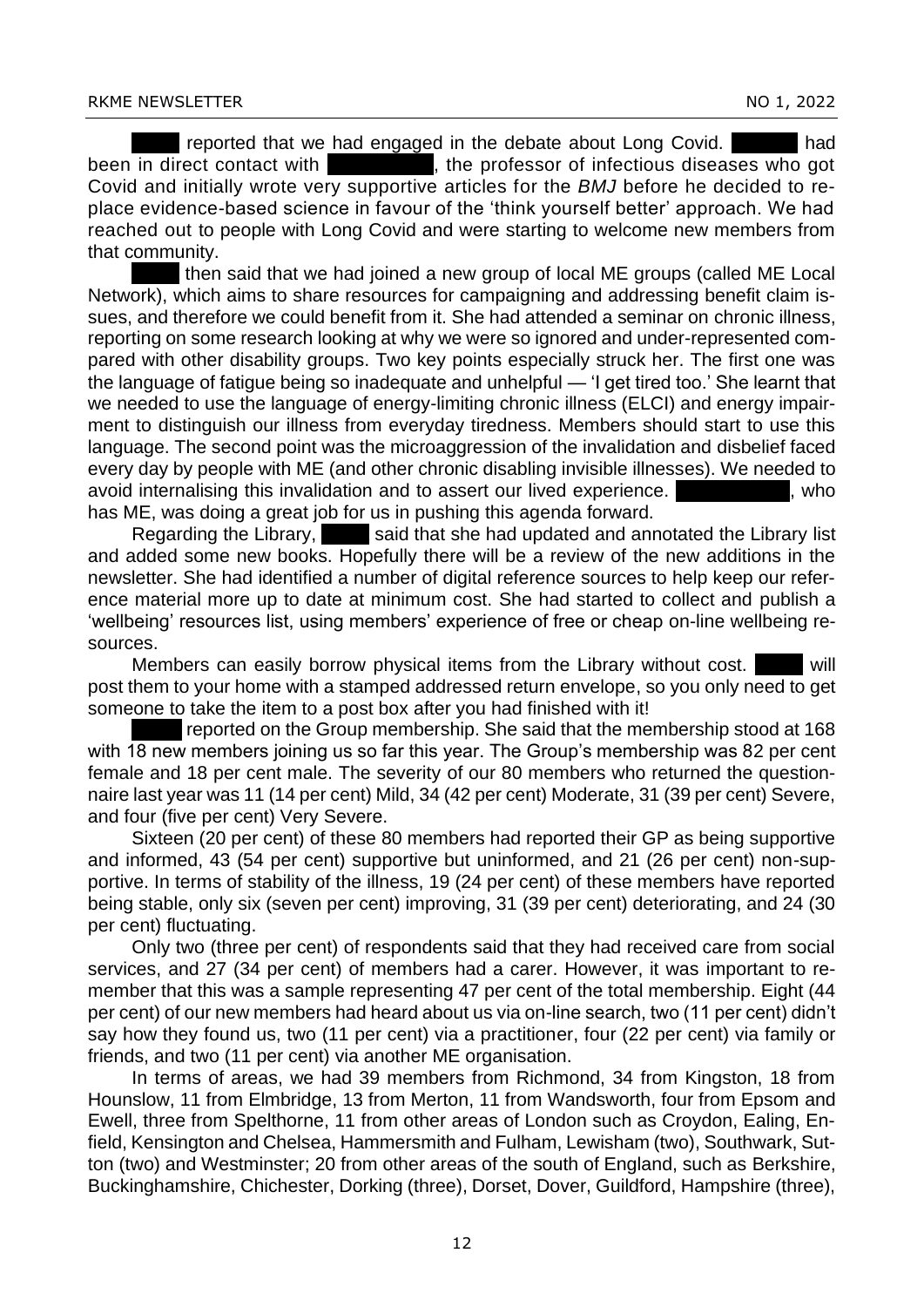Hertfordshire, Reigate and Banstead (two), Runnymede (two), Salisbury, Wiltshire and Windsor; three from the Midlands (Derbyshire, Rugby and Leicestershire) and one from Abergavenny in Wales.

said that we had three new members with a diagnosis of Long Covid, both having joined us this year.

talked about our meeting with the Chronic Fatigue Service at Sutton Hospital, highlighting that our feedback has helped them to improve. It was good to know that Dr

was there to ensure enough funding for the continuation of the Service and that she wasn't altering or affecting their treatments by including more psychological therapies. He talked about a possible meeting with Healthwatch Richmond in November to find ways (if any) of helping some of our members in that borough, based on the results of our 2019 Survey and by talking to them directly. He said that we had kept in touch with Enable Leisure and Culture (part of the NHS) in Wandsworth after giving our ME presentation to them and hence they were handling people with ME with special care. He mentioned that we now had two WhatsApp groups where members with smartphones could share different information and express their feelings when needed.

highlighted the importance of the Contingency Fund in helping our members for their PIP, ESA, AA and other benefits application, as they could have more evidence supporting their cases by using any of the consultants mentioned in our e-mail bulletins. If you aren't receiving our e-mail bulletins, please give your most recent e-mail address to

, our Membership Secretary and check you spam/junk folders, as they could be identified by your e-mail provider as a scam. Besides the consultants, our e-mail bulletins contain a list of helpful GPs, wellbeing resources, a link to access a Facebook page where you can ask and find information about benefits application, as well as much other relevant information.

moved to the Treasurer's report, noting that, so far, we had collected £279 from subscriptions, £297 from general donations, £0 from special donations, £0 from Waitrose, as due to the pandemic the company was supporting specific projects related to the Partnership and suggesting that probably we had to approach other organisations to obtain this kind of funds. We had collected £5 from gift aid and £26 from Amazon for a total of £606. He thanked all the members who have paid their subscription and given a bit more in donations and gift aid, and to everybody using the Amazon link on our website.

added that our expenses were led by postage with £555, mainly spent in second-class stamps for large and standard envelopes, followed by £150 given in two donations: £75 to the ME/CFS Biobank from the Cure ME Project based at the London School of Hygiene and Tropical Medicine, who were working tirelessly in finding a biomarker for the illness (and two of their team members, Dr Luiz and Luiz Nacul and Luiz Nacul and Caroline Kingdon, were part of the panel reviewing the new NICE Guidelines, using our testimonies as evidence to remove GET and CBT, so many thanks to them from all of us!), and the other £75 to ME Research UK, who were also working tirelessly with biomedical research finding the causes and consequences of the illness. We had spent £148 on subscriptions to Localgiving and Disability Rights UK, £137 on our website, telephone and social media, £100 from our Contingency Fund supporting two members (one of these members received £50 at the end of last year and again £50 this year and therefore it was reported £150 in our achievements). We had spent so far £74 in new books for the Library, £23 in stationery, £56 in sundries and £0 in printing and photocopying, but we were expecting a big bill from the printing workshop for our 2020 Christmas cards and three editions of the newsletters in 2021. In total, our expenses were £1243 and the total funds available in our account were £2982, with no liabilities owed to other organisations.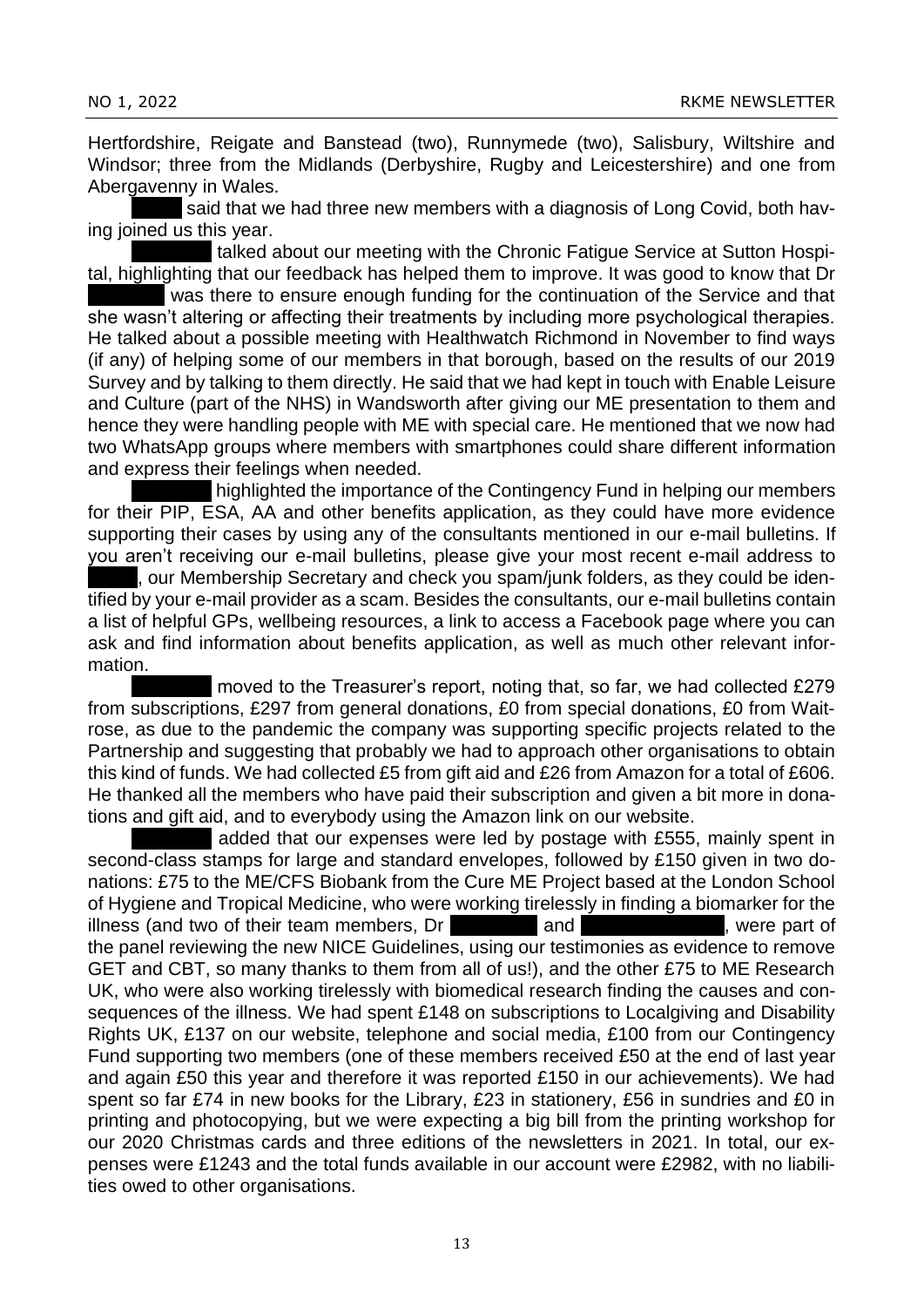Fernando moved to the election of the committee but before he thanked, on behalf of the retiring committee, our helpers: for hosting some of our coffee meetings; for the medical students rota and for running our Twitter account (we had 1208) people/organisations following us and we follow 934; Linda handed over Twitter to Fernando); Fran Frank Christopher Christopher Christopher Christopher Facebook page (it had 400 Likes and 406 followers; she did another sterling job again during the ME Awareness week this year); for running the Listening Line (she has handed over the Listening Line to  $\vert$ ); and with the recording machine for benefits assessments. Ferricannounced the members of the new committee: eraul Flexen Abdelli, The general consensus among the 13 attendees was in favour of keeping this team for the next year! thanked **Anna for sharing her vast experience when it was needed, John for his help with** the minutes and our correspondence to other organisations,  $\blacksquare$  for the delivery of the greetings cards, her key input in our activities and campaigns and for supporting the membership, Paul for our newsletters and helping host some of the coffee meetings,  $\blacksquare$  for joining the committee and being such a great help not only as our Membership Secretary and the new Line Listener, but also for helping hosting some of the meetings and other important tasks, and finally a big thank to **Laura for her great work organising and hosting** the on-line social meetings and activities, for updating the Library, compiling a list of wellbeing resources, being in touch with other support groups, campaigning, attending seminars and thinking of new activities for the Group. The committee also thanked Ferraries for organising and chairing our meetings, keeping the Treasury under control, supporting the committee and the membership, hosting the on-line pub meetings and helping with the face-toface social meetings, among other tasks.

had her second-best AGM ever as, again, she didn't have to organise food, snacks and beverages for our members. She will be still smiling by the time you read these lines — and possibly until October 2022!

We had a good time and lots to celebrate in spite of another difficult year!

# Contingency Fund

Please remember that you can apply for help from the Group Contingency Fund not only to pay for taxis or other travel expenses to see your GP/Consultant, but also to pay for their medical report and your medical information in the NHS system in order to support your benefits application. We have received lots of feedback about the difficulties of applying for PIP and other benefits; therefore, we consider that it is essential that you obtain an updated report from your GP, which usually costs between £25 and £50. Remember that this fund can also be used for such things as attending Group meetups and benefit assessments, or in a family emergency.

If you wish to apply for a payment from the fund, please contact any member of the Committee. The maximum you can claim is £50 per year and you will need to submit the receipts with the application form. If your circumstances are such that you need the money in advance because you're running low on funds or are needing more than £50, or if you aren't able to provide a receipt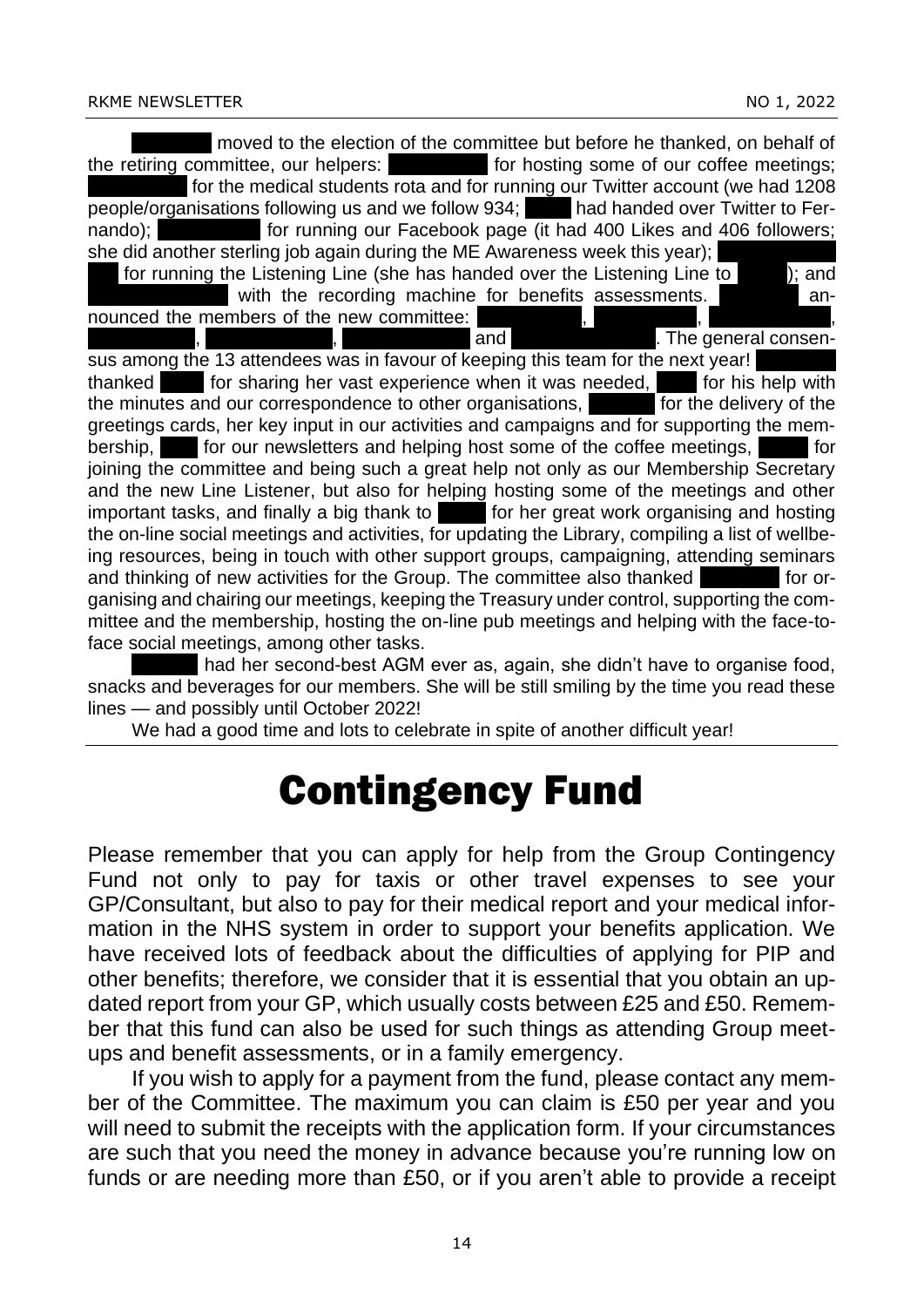with your application, please contact our Treasurer to discuss your situation before you apply.

## Benefit Queries and Helplines

If you are thinking of applying for Employment and Support Allowance (ESA), Personal Independence Payment (PIP), Attendance Allowance (AA), Universal Credit (UC) or any other benefit that applies to your circumstances, please note

that Heather (a.abdelli@btinternet.com) and Fernando (fercampo25@hotmail. ) are available for any question you may have regarding this matter. You should contact one or the other of them before you request your application form from the DWP, as once you do this you have only four weeks to complete it and you may need more time to do this or to obtain medical evidence to support your application. The and Fernando can also send any queries on your behalf to Ken Butler, the benefits advisor from Disability Rights UK, who will attempt to answer them.

There is an excellent group on Facebook for anyone with ME who is applying for benefits — UK ME & Chronic Illness Benefits Advice, at https:// www. facebook.com/groups/278260135547189/?multi\_permalinks=3943774848995 681. If you don't have a Facebook account, please contact

and your query will be referred to this group.

The Action for ME's Welfare Advice and Support Service provides free confidential advice over the phone on welfare benefits, disability discrimination and employment issues to people affected by ME. It is open on Monday to Friday from 10.00am to 4.00pm. Call 0117 927 9551 or e-mail welfare @action forme.org.uk.

The ME Association runs ME Connect. It provides support for people with ME and those who live with or care for them. It is open every day of the year between these times: 10.00am to 12.00 noon, 2.00pm to 4.00pm, 7.00pm to 9.00pm. The telephone number is 0844 576 5326. There is an e-mail contact at meconnect@meassociation.org.uk.

The Disability Law Service offers free advice on 020 7791 9800, and online advice can be obtained via its website https://dls.org.uk/free-advice/onlineadvice/.

#### Many Thanks!

We are very grateful to  $\blacksquare$  for all the superb work she is doing to redesign and update the R+KME Group's web-site.